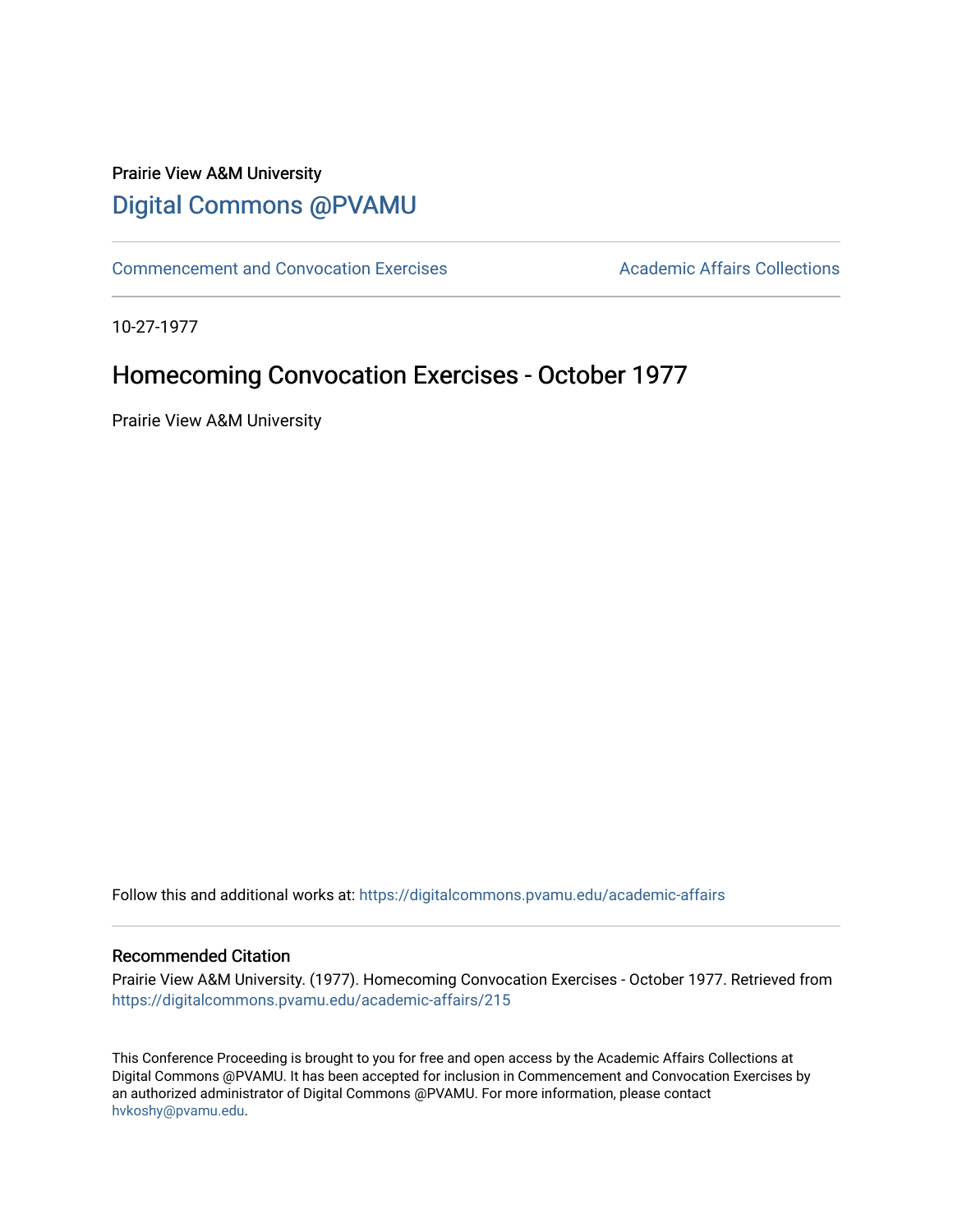## PRAIRIE VIEW A&M UNIVERSITY OF TEXAS

THEME:  $PVA\&MU$  - The Mark of Excellence

*The Golden Anniversary* 

Homecoming Convocation

(Honoring the Class of 1927)

## THURSDAY, OCTOBER 27, 1977 AT 10:00 **A.M.**

**HEALTH AND PHYSICAL EDUCATION BUILDING** 



**PRAIRIE VIEW A&M UNIVERSITY** 

**Prairie View, Texas**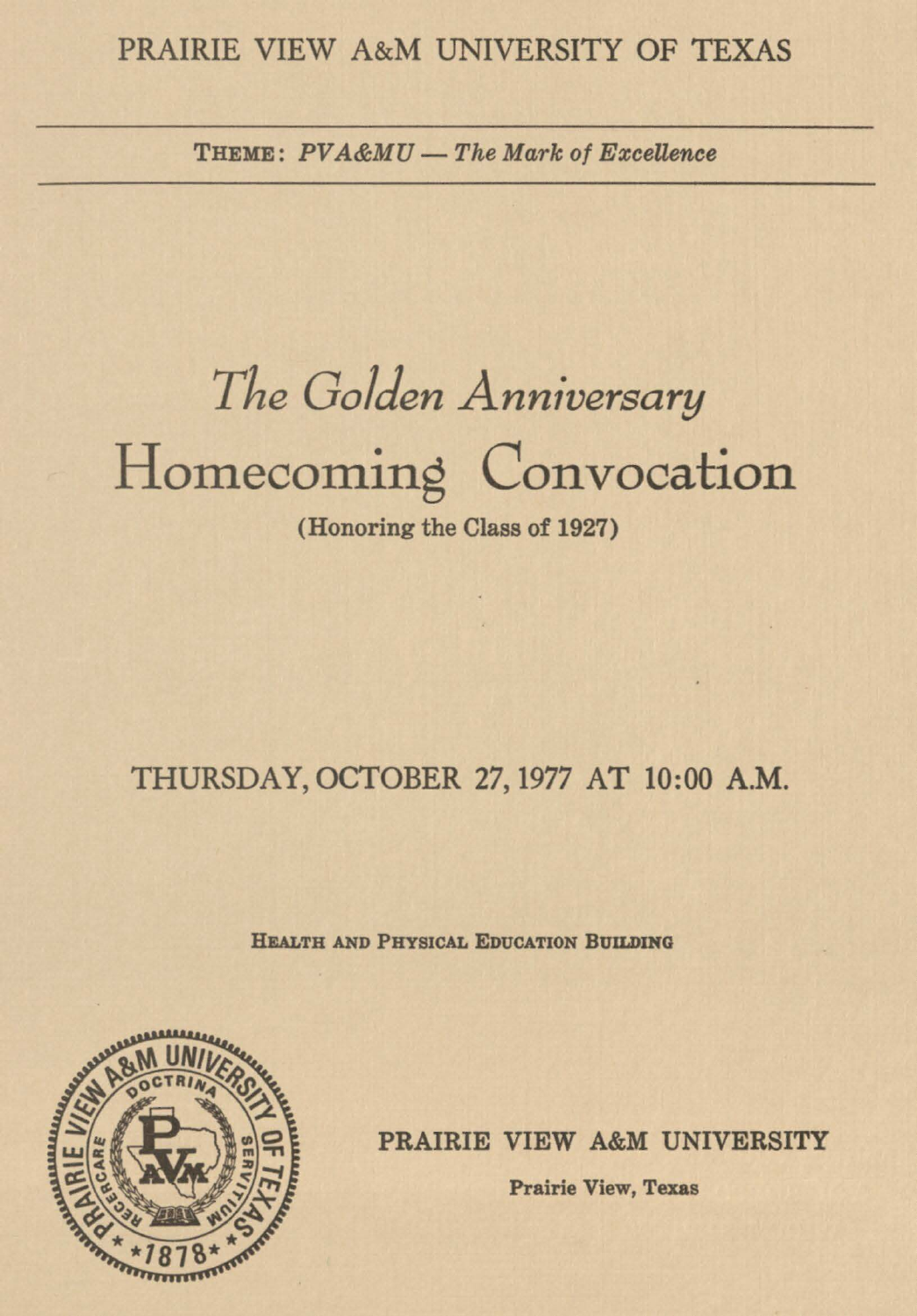## PRAIRIE VIEW'S CHALLENGE

*Of all the places you'll journey to, You'll not find one as grand As* is *the famous Prairie View Better known as PANTHERLAND.* 

*Men from every walk of life Have passed through her doors of fame. They've struggled through the rank and file, And now they've earned a name.* 

*From city streets to kingly thrones They've followed right in line But now that torch we must bear And go forth to meet the time.* 

*If Prairie View's to be great, As it was in the past, We must communicate to others In a way that will for ever last.* 

*We must tell them not in words of vain; We must tell them in words of wrath. But if our lives become the light. Then they will choose our path.* 

*And so I make a plea today That you will take a stand And work to make a better school. A better PANTHERLAND.* 

**-HAROLD** J. **HAYNES** 

Class of '73

WHEN YOU SUPPORT YOUR HOMECOMING ACTIVITIES ... YOU SUPPORT YOUR PRAIRIE VIEW DEVELOPMENT FUND ... WHICH SUPPORTS YOU . . .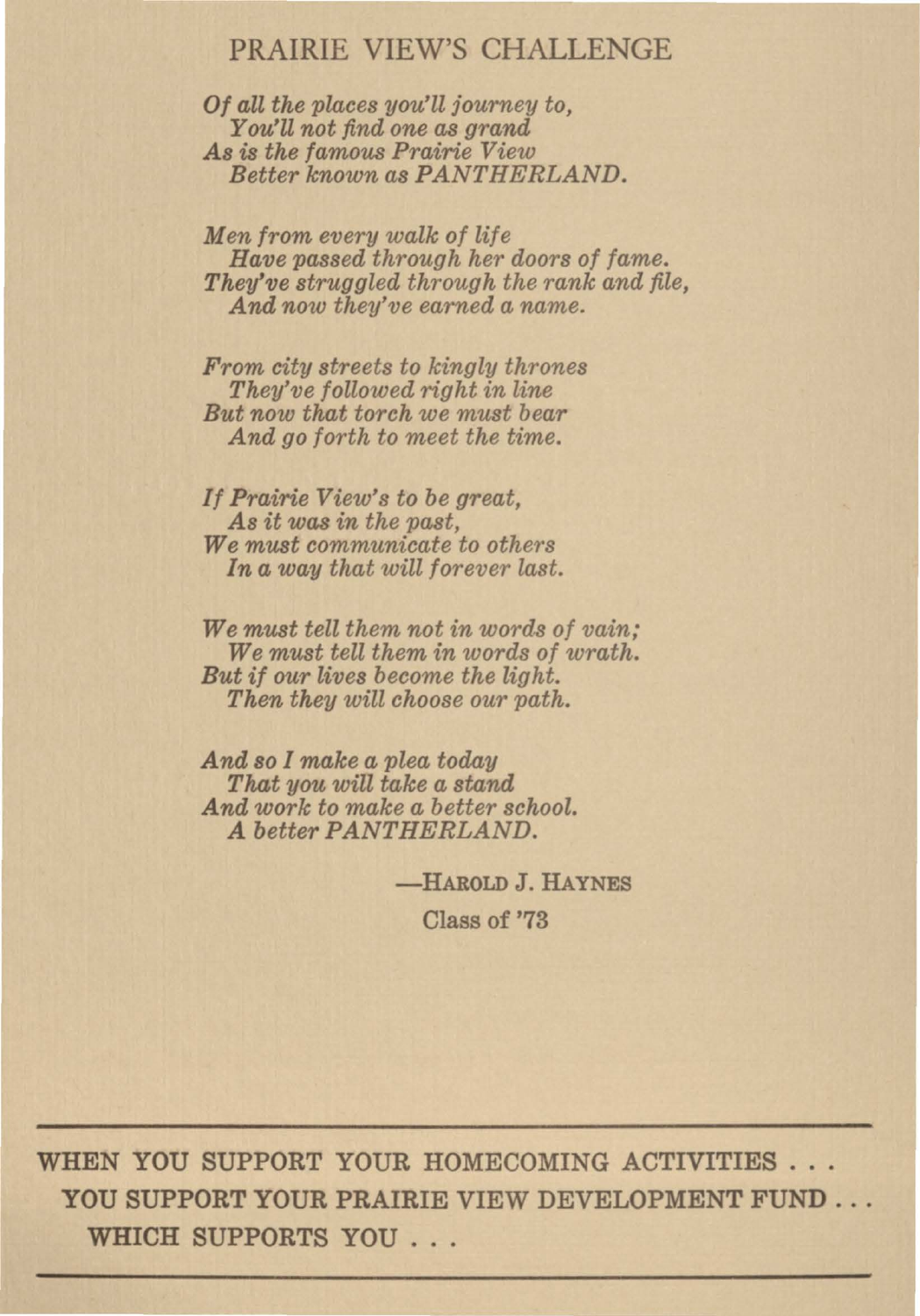## **PROGRAM**

*Presiding:* KENNETH EDMONSON, '78 President, Student Senate

PRELUDE

INVOCATION **Subset 1. 1999** The Reverend Robert J. Moore Vicar, St. Francis of Assisi Episcopal Church Prairie View, Texas

**MUSIC** 

GREETINGS: "The Undergraduate Students"

MISS PAMELA COCKRELL, '81 President, The Freshman Class

"Graduate Students" MISS SHARON L. FAINE, '79 Graduate Student, MBA Program

"Faculty'' . . . . . . . . . . . . . . . . . ... DR. JOHN FULLER, '69 **Prairie View A&M University** 

**MUSIC** 

INTRODUCTION OF SPEAKER ........ MISS GWENLYN WRIGHT, '78 Student Senate ADDRESS: *"Operation Success: Prairie View's Contribution to Producing Productive People During the Past Fifty Years"*  DR. ANNE L. CAMPBELL Professor and Head, Department of English (Emeritus) PRESENTATION OF GIFTS TO THE UNIVERSITY DEVELOPMENT FUND Prairie View Local Alumni Club DR. MATTIE L. LONDOW, '48 President, Local Alumni Club Electrical Bechtel Corporation . . . . . . KENNETH HOBBS, '72 Distinguished Alumna .. MRS. LUCELLUSTINE (WALKER) WILSON, '26 **REMARKS .** . . . . . . . . . . . . . . . . . . . . . . . . . . . . . . . DR. ALVIN I. THOMAS President, Prairie View A&M University BENEDICTION ............... . THE REVEREND ROBERT J. MOORE ALMA MATER: "Dear Prairie View" . *Sibelius-Fuller*